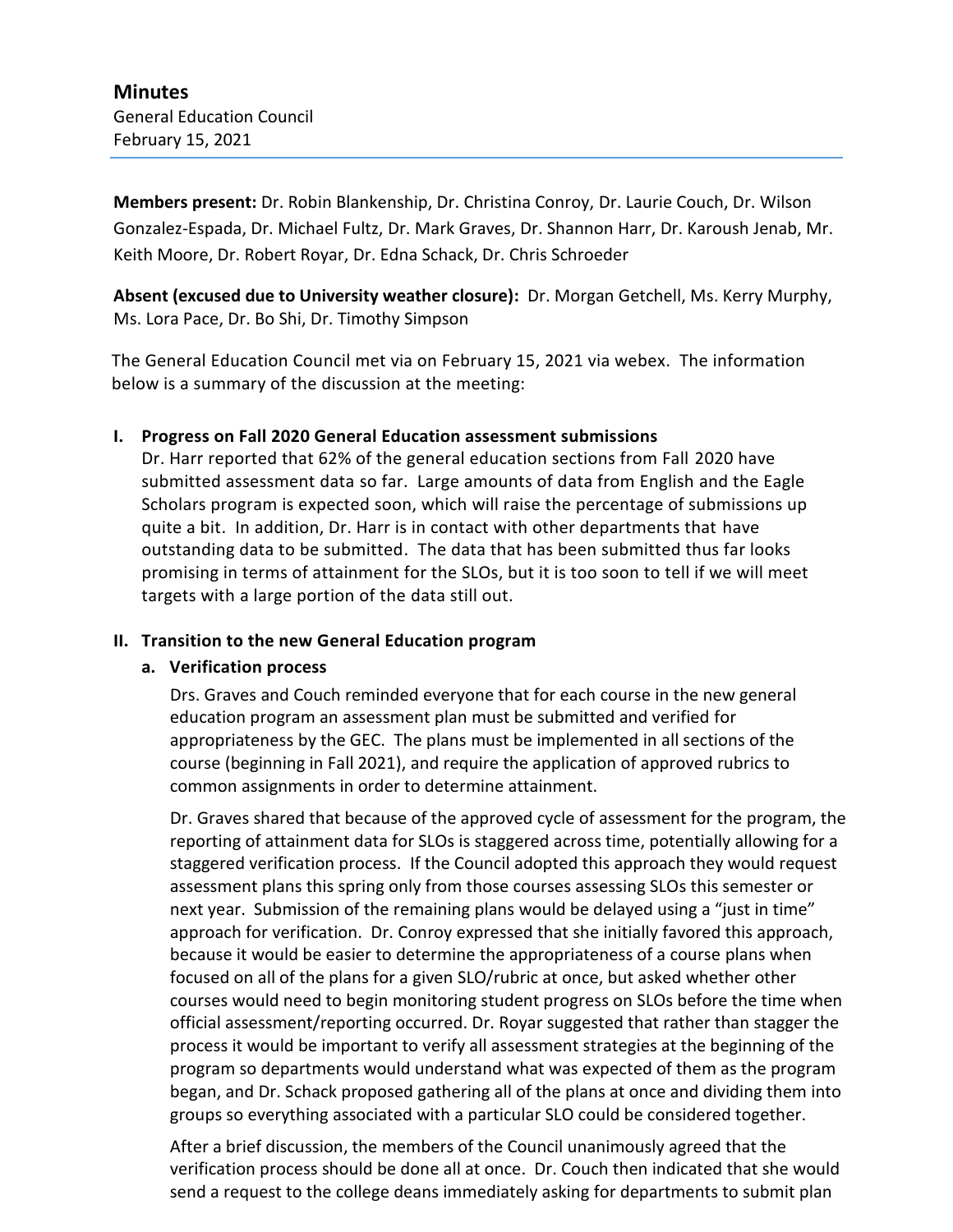with a month. Based on this timeline, the Council should expect to discuss the plans by SLO grouping during the next few GEC meetings.

### **b. First round assessments**

Drs. Graves and Harr reported that the assessment cycle for the new general education program calls for SLOs 3 and 5 to be in the continuous improvement planning phase for the 2021-22 academic year, which requires those courses that assess these SLOs to gather attainment data this academic year (i.e., in advance of the official start of the program). The courses involved are COMS 108 (which assesses both SLO 3 and 5), FYS 101 (which assesses SLO 5), and ENG 200 (which assesses SLO 5). The Department of English, Communication, Media and Languages has developed assessment plans for verification by the GEC for ENG 200 and COMS 108, and the FYS Subcommittee is in the process of developing plans. The plan for ENG 200 already was verified by the Council (i.e., as part of the ENG 200 course revision proposal), but the plans for COM 108 and FYS 101 still need to be considered. All three courses will administer assessments during the Spring 2021 semester using their verified plans so they will be ready for discussions about continuous improvement in the Fall.

## **c. Scheduling of courses**

Dr. Couch reported to the Council that general education course scheduling for the Fall 2021 semester will be more complicated than usual. As always, her office provided the college deans with historical enrollment data for each category of general education in order to guide their planning, but because the new general education program is not structured exactly the same way as the old (e.g., courses won't always reside in the same future categories as they did in the current version of the program, the number of courses per category is different, etc.) the data may not be as useful to them this time when planning the schedule of courses. In addition, because we will be running the old general education program simultaneously with the new program for at least one year, and because incoming students may have had different levels of access to dual credit courses during the pandemic than usual, it will be difficult to know what the demand will be in each area. The strategy the deans favor is to offer a compliment of courses similar to what we have offered over the past few years, and then adjust as needed based on reports from Dr. Couch's office after each SOAR session. Post-SOAR reports may suggest the need for additional seats in some areas, and cancellations of sections in other areas based on demand. Enrollment data for 2021-22 will serve as a new baseline for future planning.

# **III. FYS subcommittee report**

A full report of the FYS subcommittee was not available at this meeting due to the university weather closure; however, Dr. Graves provided a summary of the most recent FYS subcommittee meeting at which a workgroup was named to develop the assessment plans for the new SLOs. The workgroup, assisted by Dr. Harr, will rewrite some existing FYS assignments so the rubrics can be applied for the new SLOs, and they also will consider any future changes to the existing lessons that may be needed to foster the SLOs more fully. Plans for the verification process are expected to be submitted soon, and a full report from the FYS subcommittee will be provided at the next GEC meeting.

#### **IV. Old business**

Dr. Jenab requested an update on the general education-related changes associated with